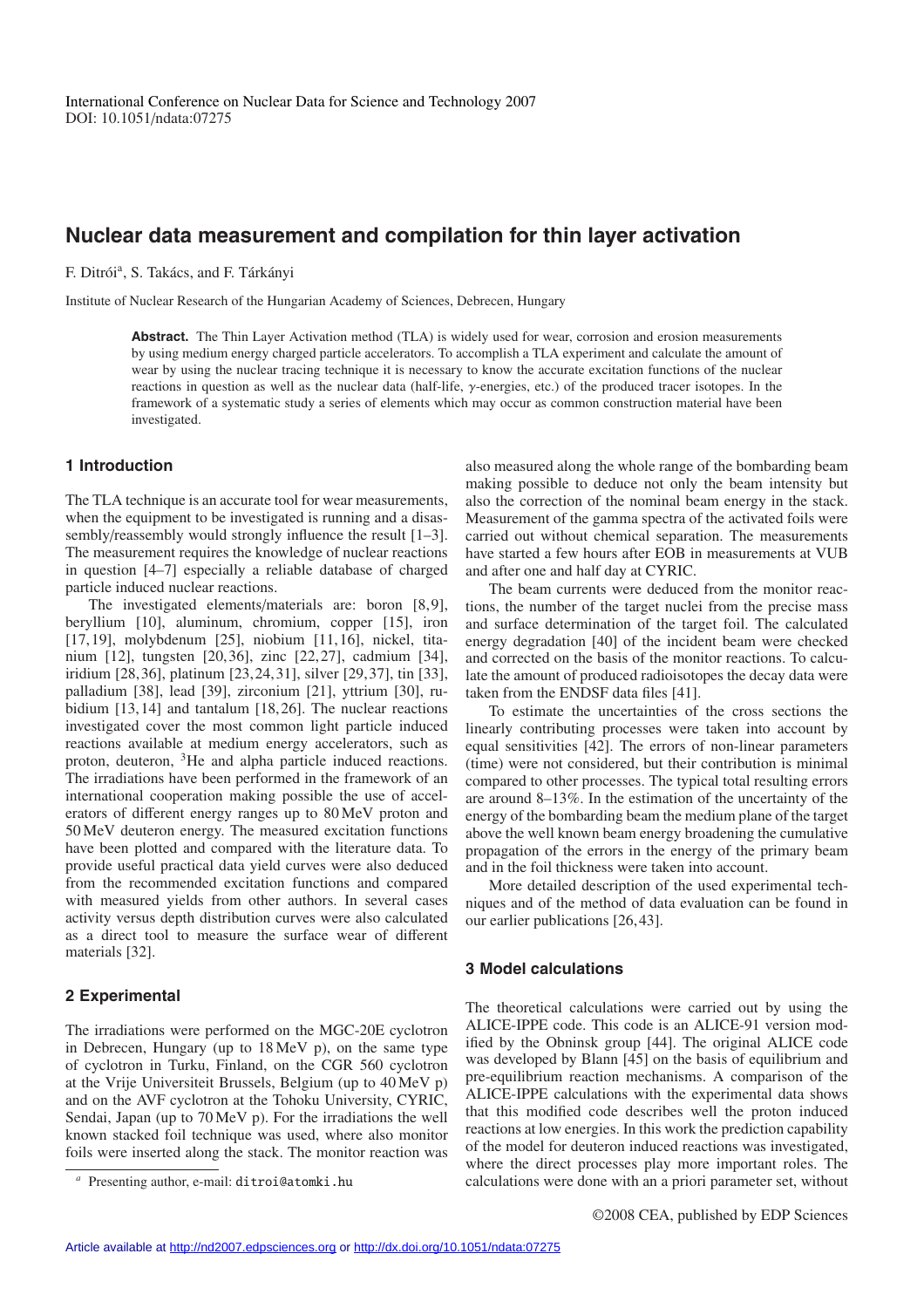

**Fig. 1.** Measured and fitted excitation function of the  $n^{\text{nat}}Fe(p,x)^{56}Co$ nuclear reaction.

any adjustment for individual reaction. It has to be mentioned that the used code does not work with discrete levels and cannot separate the cross-section of the different isomeric states but it can calculate the sum.

## **4 Results**

The aim of this study was to provide useful information and literature on the excitation functions of most common construction materials can be used for the nuclear wear measurements.

#### **4.1 Iron**

Iron is really the most common construction material. The radioisotopes produced from it are very suitable for the purposes of nuclear wear measurements. In figure 1 the measured and fitted excitation function of the proton induced nuclear reaction is shown. The isotope 56Co has a suitable half-life (77.1 d) and strong enough gamma energies (most intense  $\gamma$ -line: 846.7 keV). As seen from figure 1 an irradiation below 14 MeV proton energy can produce homogenous activity distribution in the upper 20 micrometers and linear as deep as 250 micrometers with measurable radiation intensity. By using non-vertical irradiation this activity can be concentrated into several micrometers making possible the so called nano-wear measurement.

In several cases it is necessary to investigate the wear of two ore more different parts, which are located so closed that the radiations coming from them cannot be separated/shielded. In this case a different isotope must be produced in the second part. Iron is very suitable for this method because an other "good" isotope, the  $57\text{Co}$  (half-life: 271.8 d;  $\nu$ -lines: 122 and 136.4 keV) can also be effectively produced by deuteron irradiation.

As shown in figure 2 an irradiation under 9 MeV deuteron energy produces similar results for  $57C<sub>O</sub>$  as in the former case was for  ${}^{56}Co$ . From the results in figures 1 and 2 one can deduce more useful data, i.e., the yield curves and the activity versus depth distribution. These data can be directly used for wear measurements even by industrial people (see figs. 3 and 4).



**Fig. 2.** Measured and fitted excitation function of the  $natFe(d,x)$ <sup>57</sup>Co nuclear reaction.



Fig. 3. Production yield of the <sup>56</sup>Co producing nuclear reaction on natural iron.



Fig. 4. The most useful activity distribution curve for <sup>56</sup>Co.

#### **4.2 Other important construction elements**

Some samples do not contain iron as alloy component or it contains iron but a different isotope is necessary for the wear measurements. In this case other alloy components must be activated or the secondary implantation can be used. That's why we also measured and collected the data for the most important secondary elements.

From figure 5 it is clear and it is also seen from the previous figures that the TLAprof code gives only a raw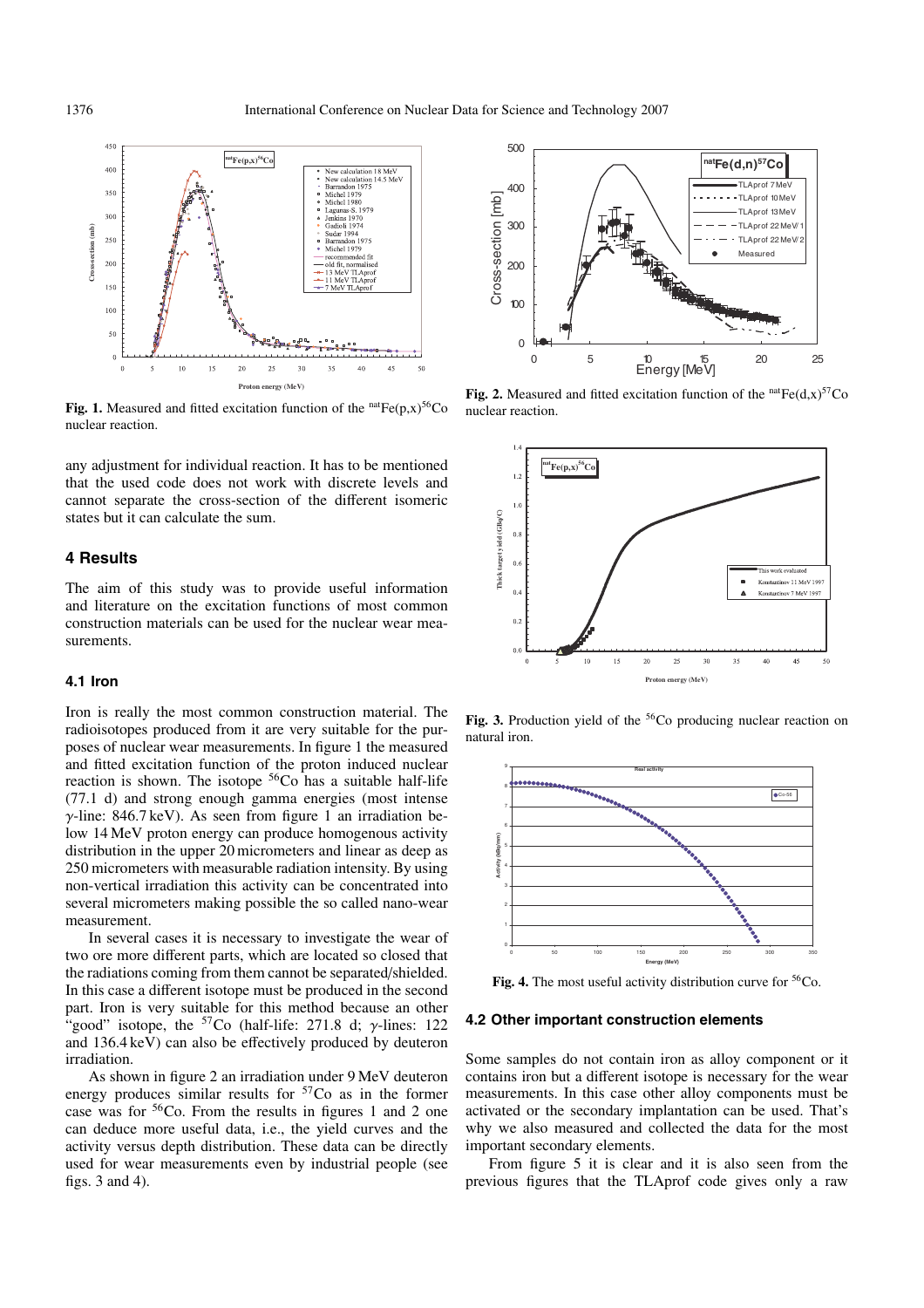

Fig. 5. Recommended excitation of the  $natAl(^{3}He, x)^{22}Na$  reaction compared with the results of TLApof code [46].



**Fig. 6.** Excitation function of the  ${}^{65}Cu(p,n){}^{65}Zn$  reaction.



**Fig. 7.** Excitation function of the  $^{48}Ti(p,n)^{48}V$  nuclear reaction compared with the results of the TLAprof code [46].

estimation of the yield and in some cases such as the aluminium above gives wrong estimation. The activation with <sup>3</sup>He is very expensive and complicated, that's why one should consider the alternative methods, such as nuclear implantation or simply choose other alloy component if available.

As seen in figure 7, the TLAprof code gives an acceptable result for the estimation of the produced yield.



**Fig. 8.** Excitation function of  ${}^{52}Cr(p,n){}^{52m}Mn$  nuclear reaction.

#### **5 Conclusion**

Our measurements and compilation show that the TLAprof code can be used for reliable yield estimation in several cases, but there are reactions where the results of TLAprof significantly differ from our results and/or the literature. It means that the establishment of a reliable database in this field is essential.

#### **References**

- 1. F. Ditrói, I. Mahunka, Nucl. Instrum. Meth. Phys. Res. B 113, 415 (1996).
- 2. F. Ditrói, I. Mahunka, Wear 219, 78 (1998).
- 3. I.O. Konstantinov, A.I. Leonov, V.I. Mikheev, Wear **141**, 17 (1990).
- 4. G. Erdtmann, W. Soyka, *The Gamma Rays of the Radionuclides* (Verlag Chemie, Weinheim, New York, 1979).
- 5. Reaction Q-values and thresholds, Los Alamos National Laboratory, T-2 Nuclear Information Service, available from http://t2.lanl.gov.data/qtool.htm
- 6. Experimental Nuclear Reaction Data File (EXFOR), available from http://www-nds.iaea.or.at/exfor/
- 7. S.Y.F. Chu, L.P. Ekstrom, R.B. Firestone, WWW Table of Radioactive Isotopes, database version, 1999-02-28, from url: http://nucleardata.nuclear.lu.se/nucleardat.
- 8. F. Ditrói, A. Fenyvesi, S. Takács, F. Tárkányi, J. Bergman, S.-J. Heselius, O. Solin, *Proceedings of the International Conference on Nuclear Data for Science and Technology, Gatlinburg, TN, USA, 9–13 May, 1994*, edited by J.K. Dickens (La Grange Park, American Nuclear Society, Inc., 1994), p. 383.
- 9. F. Ditrói, S. Takács, F. Tárkányi, A. Fenyvesi, J. Bergman, S.-J. Heselius., O. Solin, Nucl. Instrum. Meth. Phys. Res. B **103**, 389 (1995).
- 10. F. Ditrói, S. Takács, F. Tárkányi, I. Mahunka, Nucl. Instrum. Meth. Phys. Res. B **103**, 412 (1995).
- 11. F. Ditrói, F. Tárkányi, M.A. Ali, Nucl. Instrum. Meth. Phys. Res. B **161**, 172 (2000).
- 12. F. Ditrói, F. Tárkányi, M.A. Ali, L. Andó, S.-J. Heselius, Yu.N. Shubin, Z. Youxiang, M.G. Mustafa, Nucl. Instrum. Meth. Phys. Res. B **168**, 33 (2000).